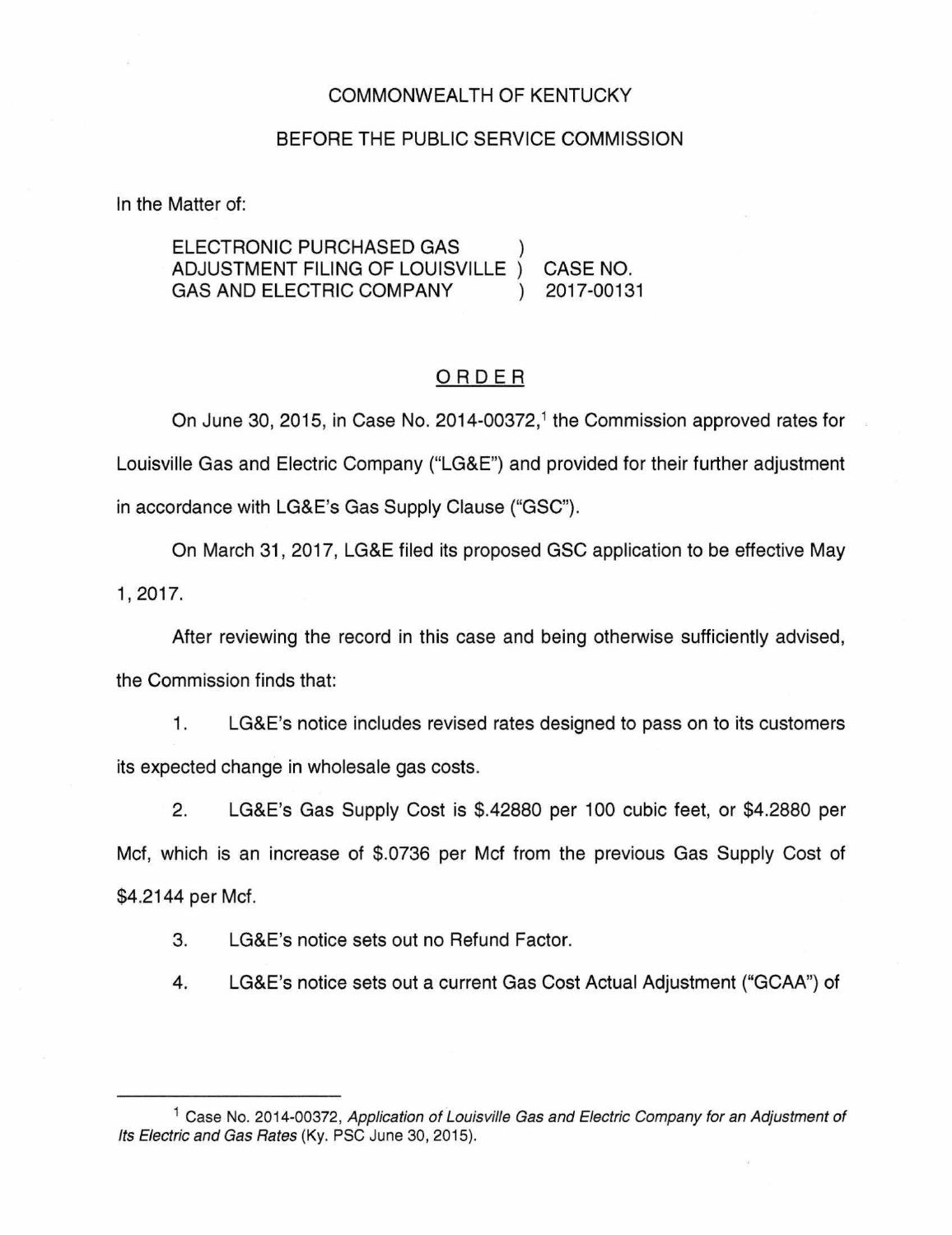\$.1174 per Mcf. LG&E's total GCAA is \$.1953 per Mcf, which is an increase of \$.1392 per Mcf from the previous total GCAA of \$.0561 per Met.

5. LG&E's notice sets out a (\$.0899) per Met current Gas Cost Balance Adjustment ("GCBA"), which is a decrease of \$.0768 per Mcf from the previous GCBA of (\$.0131) per Mcf.

6. LG&E's notice sets out a Performance-Based Rate Recovery Component ("PBRRC") of \$.0376 per Met, which no change from its previous PBRRC.

7. LG&E's Gas Supply Cost Component ("GSCC") is \$.4431 per 100 cubic feet, or \$4.4310 per Met, which is an increase of \$.1360 per Mcf from the prior GSCC of \$4.2950 per Met.

8. The rate as proposed by LG&E and set forth in the Appendix to this Order is fair, just, and reasonable, and should be approved for gas supplied by LG&E on and after May 1, 2017.

IT IS THEREFORE ORDERED that:

1. The rate proposed by LG&E and set forth in the Appendix to this Order is approved for gas supplied by LG&E on and after May 1, 2017.

2. Within 20 days of the date of this Order, LG&E shall file with this Commission, using the Commission's electronic Tariff Filing System, revised tariff sheets setting out the rate approved herein and reflecting that it was approved pursuant to this Order.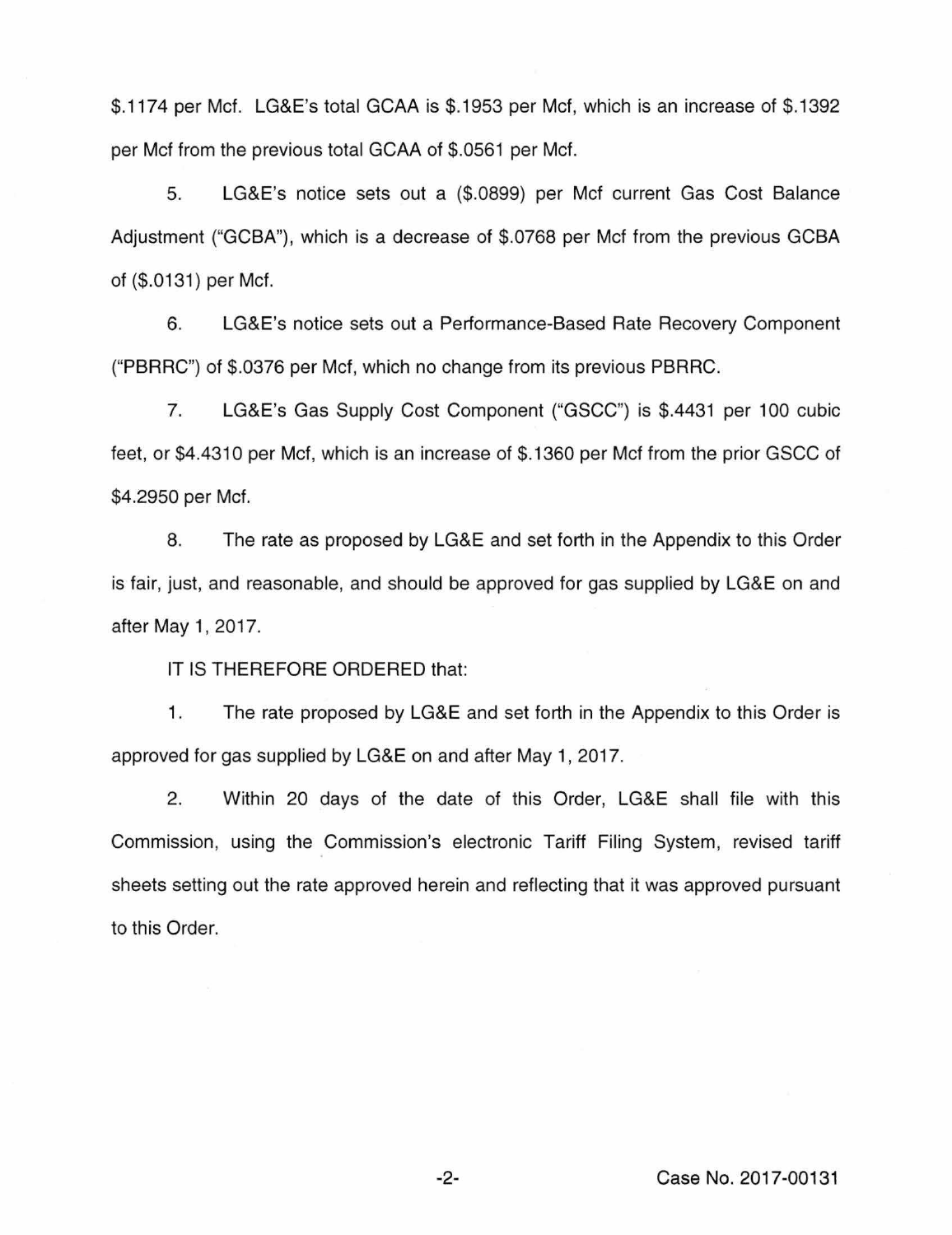## By the Commission



**TTEST:** Asheres xecutive Director

Case No. 2017-00131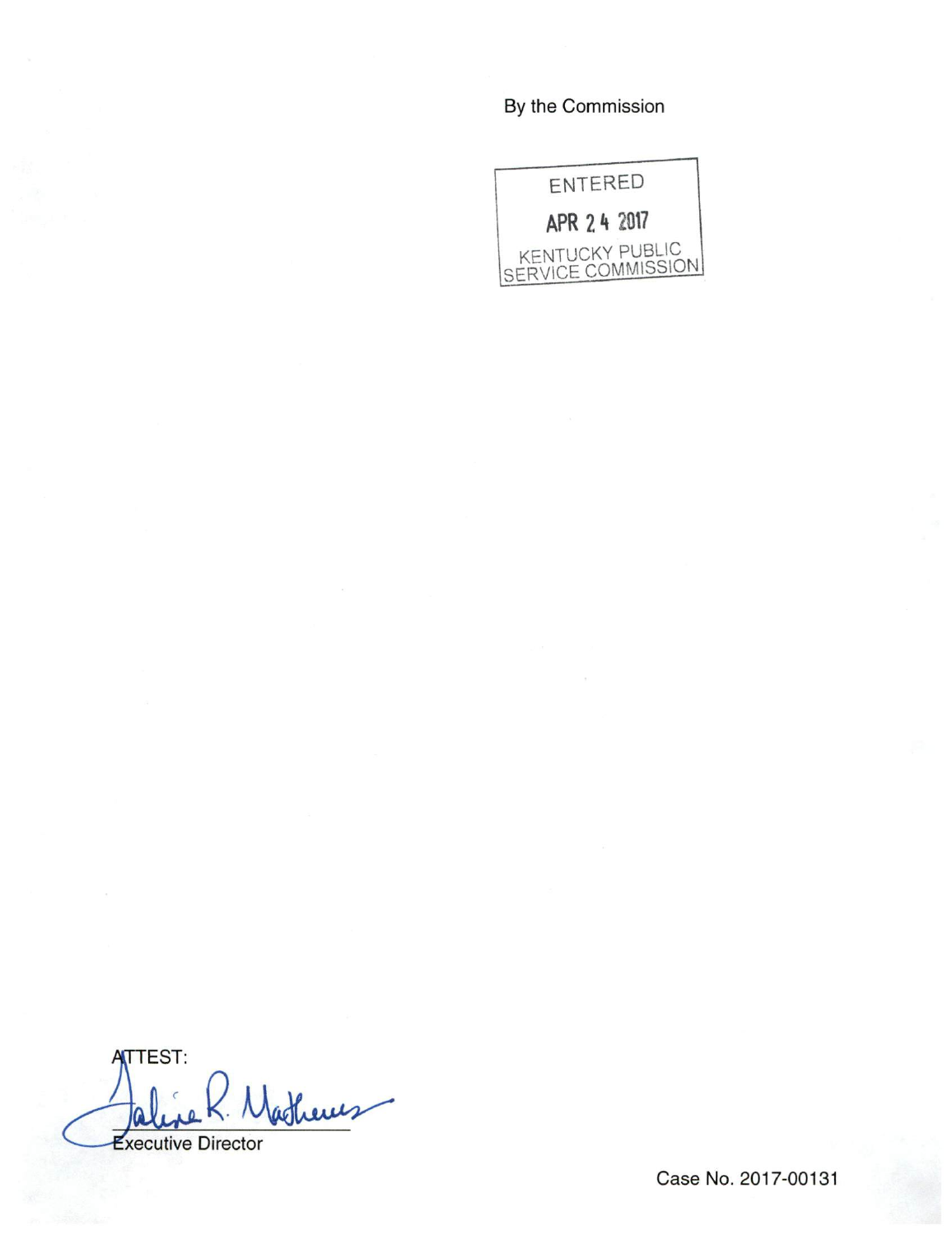### APPENDIX

# APPENDIX TO AN ORDER OF THE KENTUCKY PUBLIC SERVICE COMMISSION IN CASE NO. 2017-00131 DATED **APR 2 4 2017**

The following rates and charges are prescribed for the customers served by Louisville Gas and Electric Company. All other rates and charges not specifically mentioned herein shall remain the same as those in effect under authority of the Commission prior to the effective date of this Order.

## Gas Supply Cost Component

The total Gas Supply Cost Component shall be \$.44310 per 100 cubic feet for gas supplied on and after May 1, 2017.